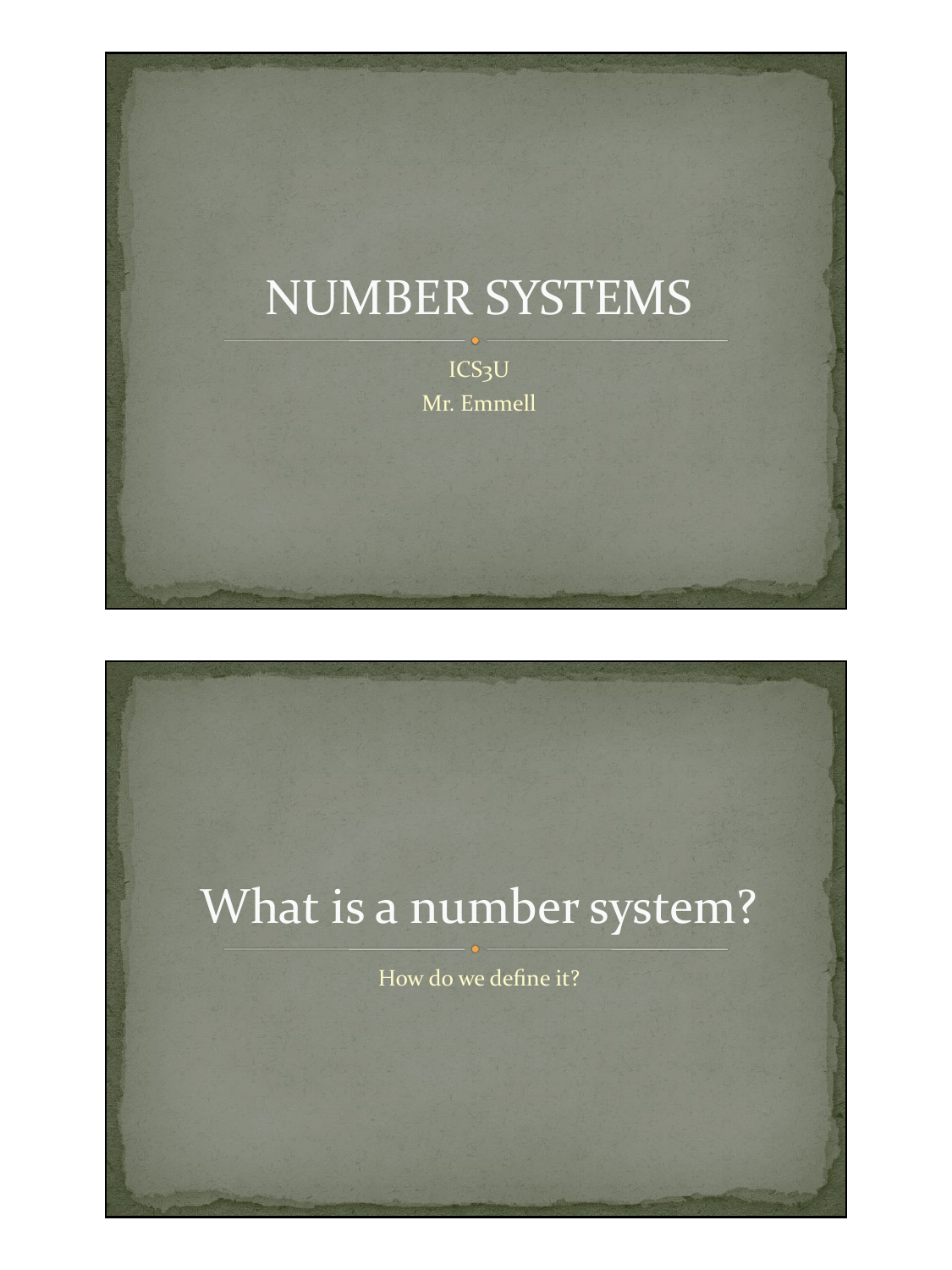| One digit | Examples |    |    |                 |  |
|-----------|----------|----|----|-----------------|--|
| Tally     |          |    |    |                 |  |
|           |          |    | 6  | J <sub>H</sub>  |  |
|           | 2        |    |    | <b>HHTII</b>    |  |
|           | 3        | Ш  | 8  | JH              |  |
|           | 4        | Ш  | 9  | <b>JHT IIII</b> |  |
|           | 5        | Жľ | 10 | ШНИ             |  |

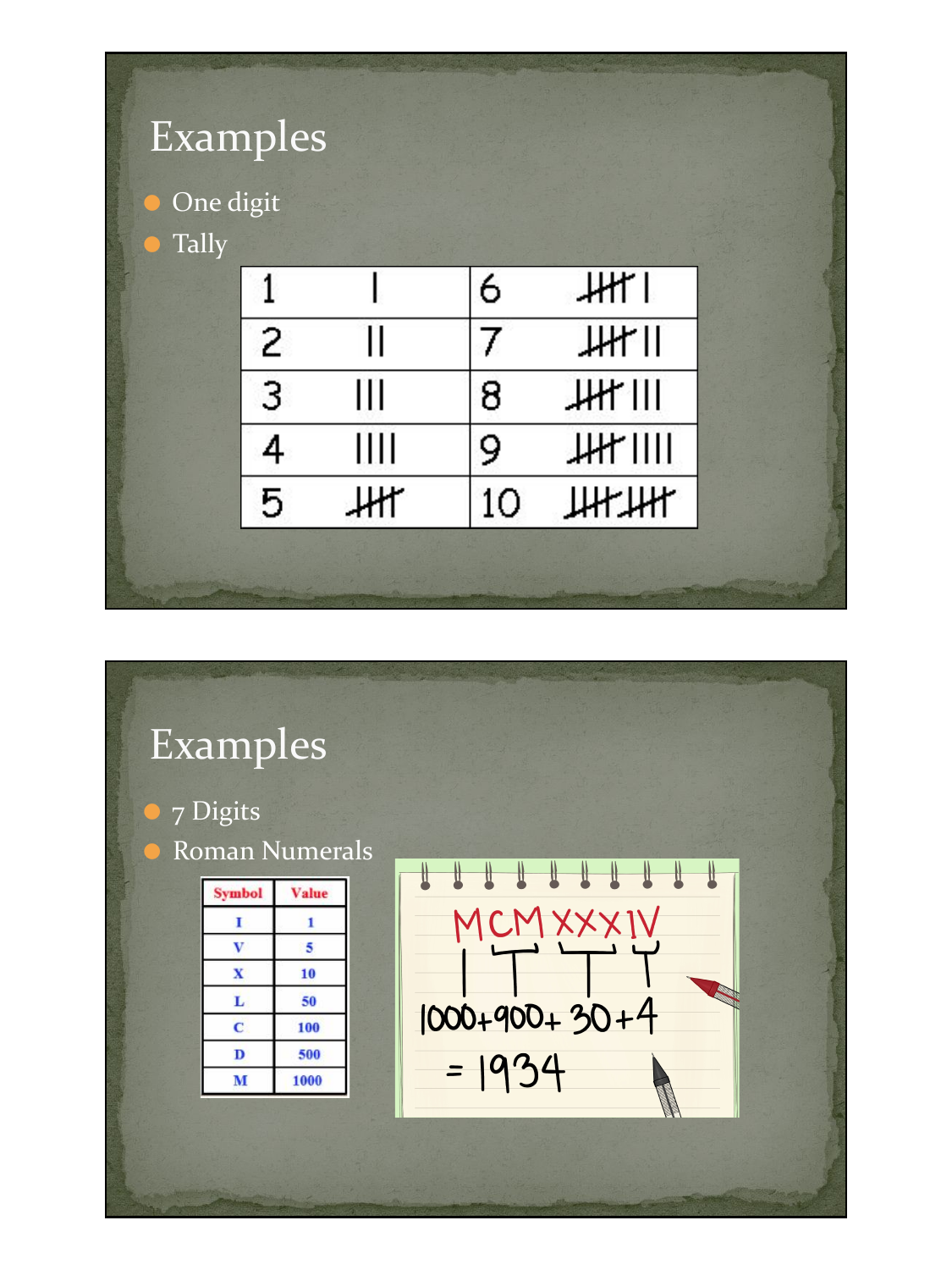

### And a NEW ONE!

⚫ Binary

**Important, since circuits can only differentiate** between ON and OFF [one (1) and zero (0)]

 $\bullet$  Based on only 2 digits {  $o, 1$  }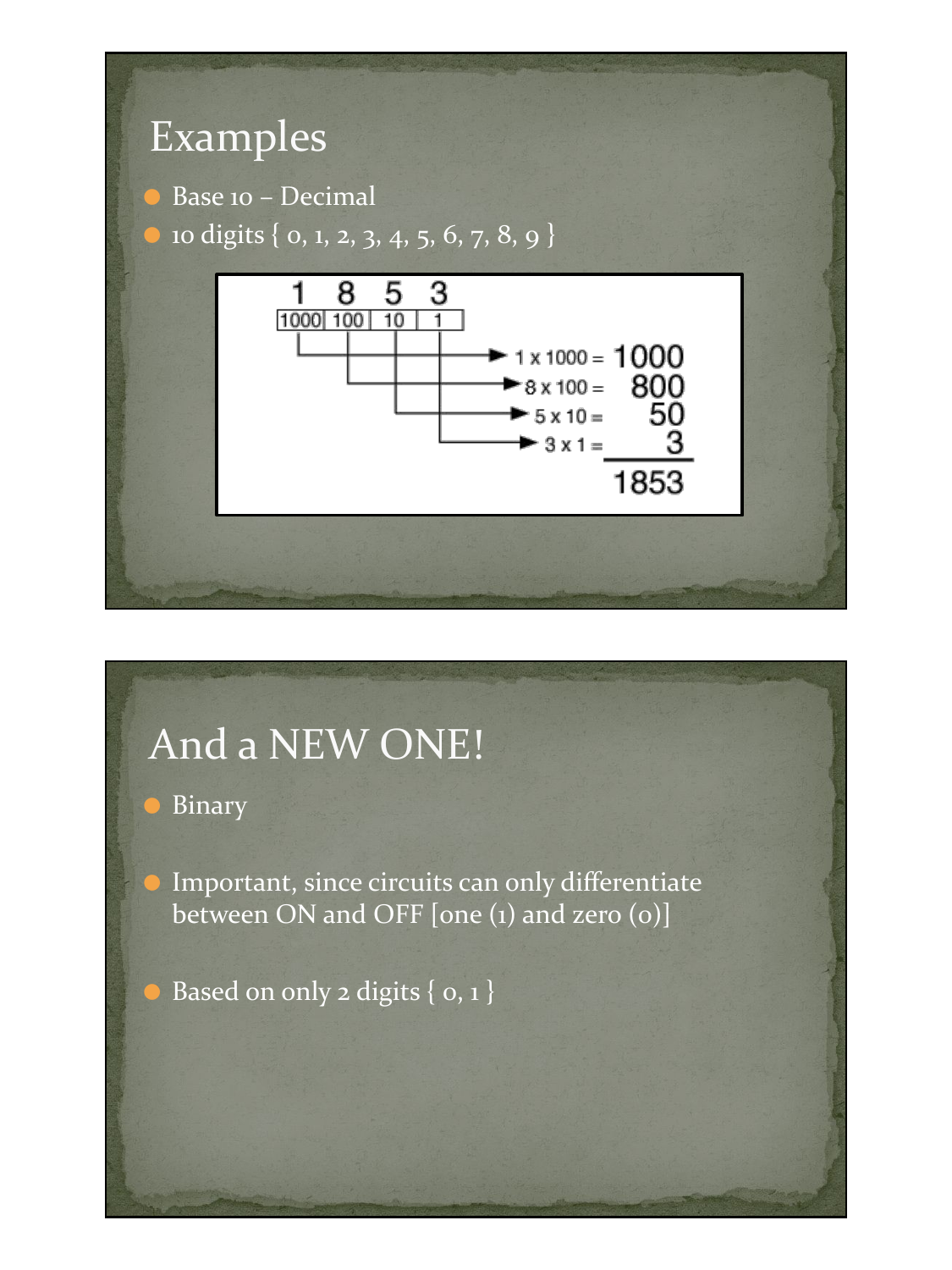

| So in Binary<br>The columns are base 2! |                |       |       |                |       |  |
|-----------------------------------------|----------------|-------|-------|----------------|-------|--|
|                                         | 2 <sup>4</sup> | $2^3$ | $2^2$ | 2 <sup>1</sup> | $2^0$ |  |
|                                         | 16             | 8     |       | 2              |       |  |
|                                         |                |       |       |                |       |  |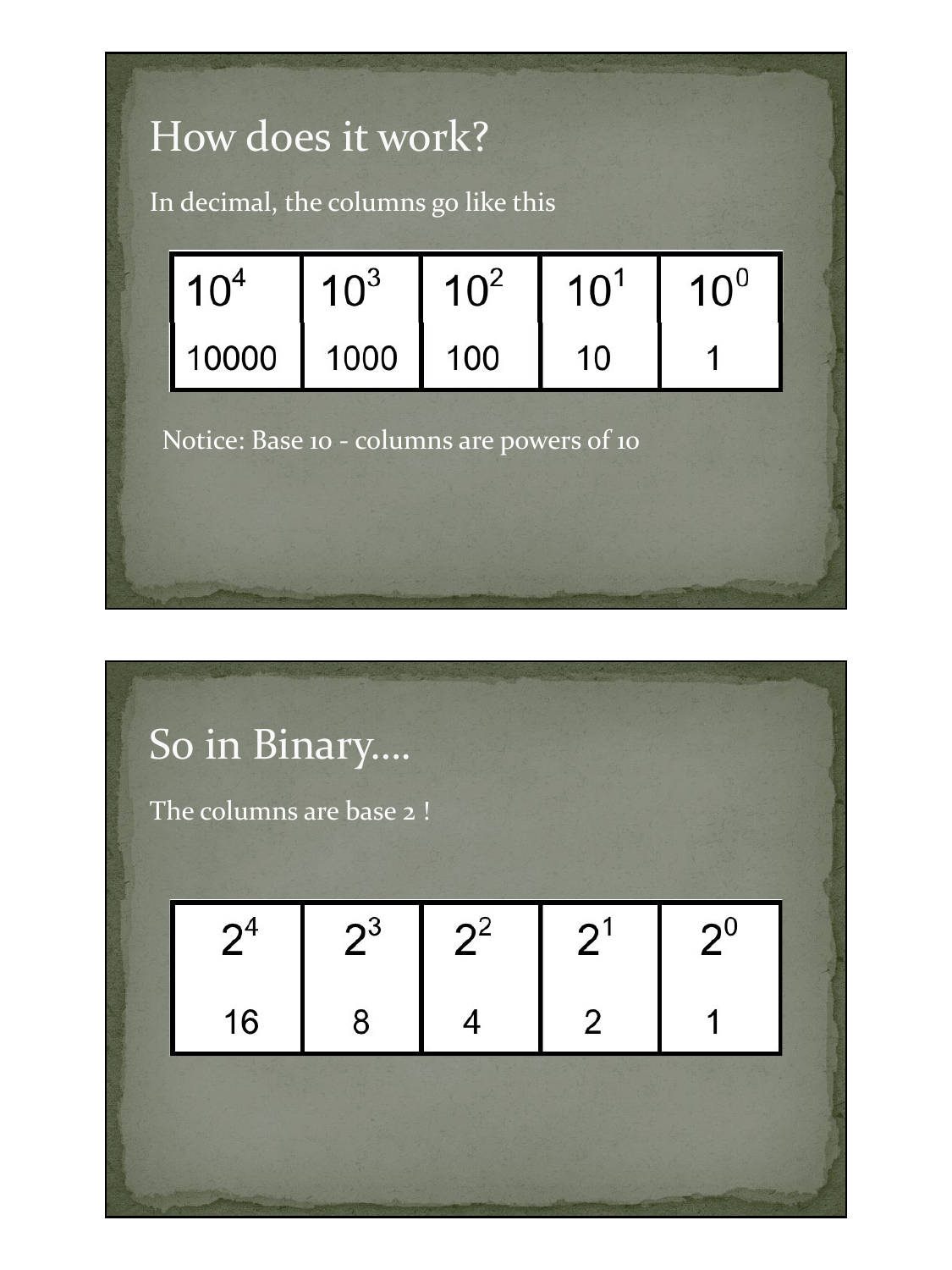

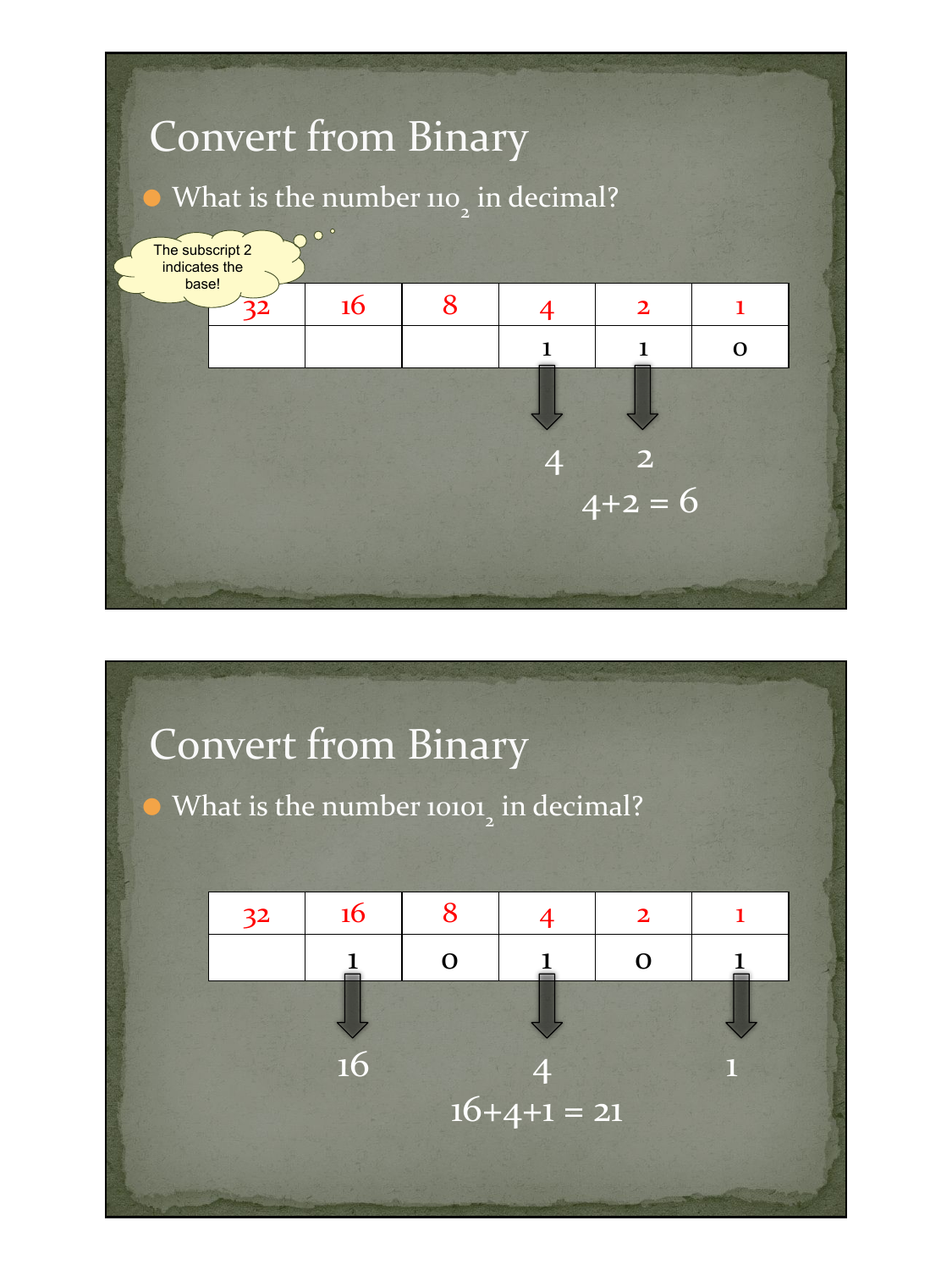| Binary             |              |                |  |
|--------------------|--------------|----------------|--|
| Examples<br>$\Box$ |              |                |  |
|                    |              |                |  |
|                    | Binary       | Decimal        |  |
|                    | $\mathbf O$  | $\mathbf O$    |  |
|                    | $\mathbf{1}$ | $\mathbf{1}$   |  |
|                    | 10           | $\overline{2}$ |  |
|                    | ${\bf 11}$   | 3              |  |
|                    |              |                |  |
|                    |              |                |  |
|                    |              |                |  |

## Convert TO Binary

⚫ What is the number 71 in binary?

Rules for conversion

- Start with number to convert at the top
- Divide by two:

listing INTEGER result, and REMAINDER Keep dividing the result until you reach zero

| <b>Divisor</b> | <b>Value</b> | <b>Remainder</b> |
|----------------|--------------|------------------|
| 2              | 71           |                  |
| $\overline{2}$ | 35           |                  |
|                | 17           |                  |
|                |              |                  |

 $71 / 2 = 35$  with 1 remainder

 $35 / 2 = 17$  with 1 remainder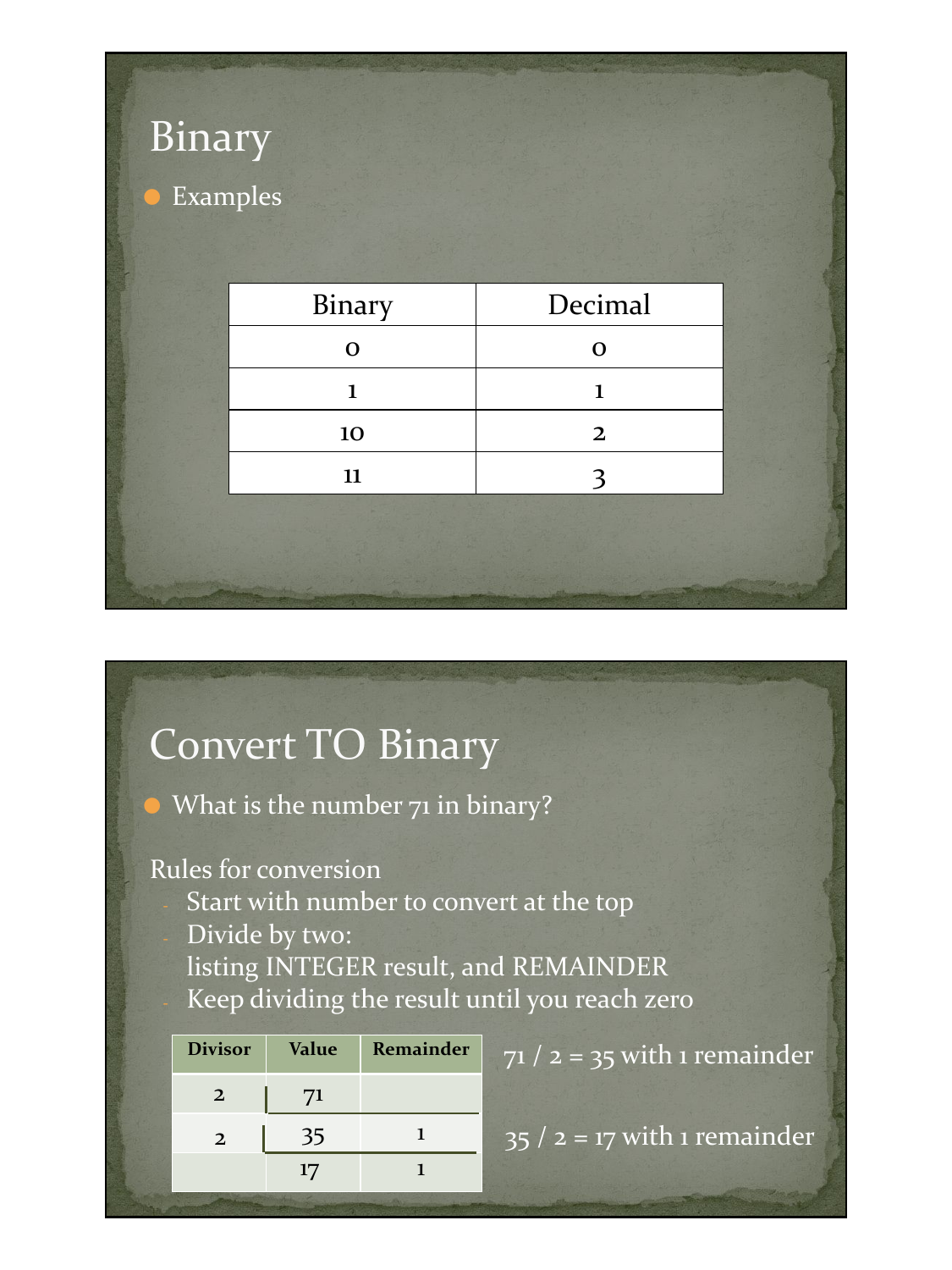